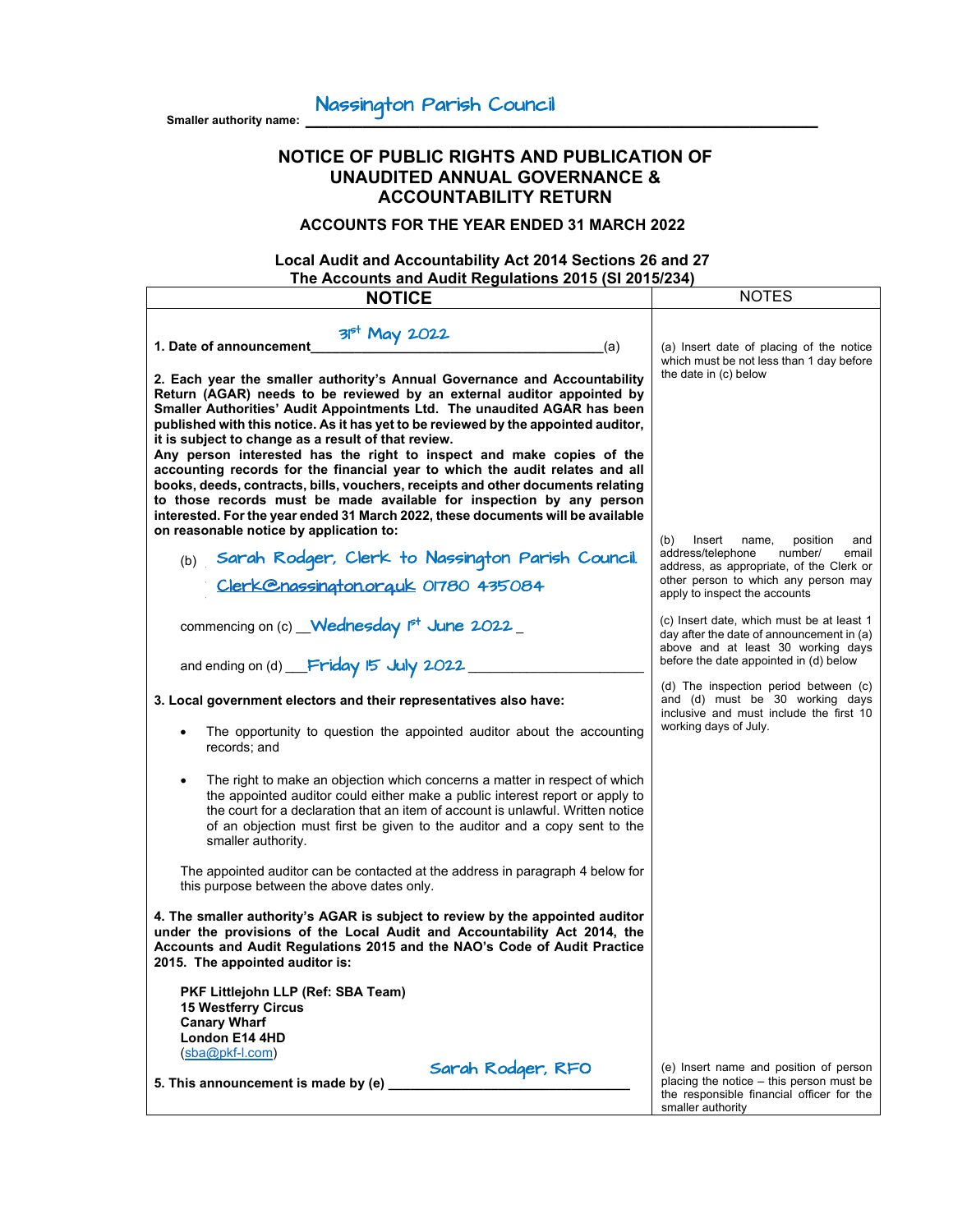### **LOCAL AUTHORITY ACCOUNTS: A SUMMARY OF YOUR RIGHTS**

#### **Please note that this summary applies to all relevant smaller authorities, including local councils, internal drainage boards and 'other' smaller authorities.**

### **The basic position**

The Local Audit and Accountability Act 2014 (the Act) governs the work of auditors appointed to smaller authorities. This summary explains the provisions contained in Sections 26 and 27 of the Act. The Act and the Accounts and Audit Regulations 2015 also cover the duties, responsibilities and rights of smaller authorities, other organisations and the public concerning the accounts being audited.

As a local elector, or an interested person, you have certain legal rights in respect of the accounting records of smaller authorities. As an interested person you can inspect accounting records and related documents. If you are a local government elector for the area to which the accounts relate you can also ask questions about the accounts and object to them. You do not have to pay directly for exercising your rights. However, any resulting costs incurred by the smaller authority form part of its running costs. Therefore, indirectly, local residents pay for the cost of you exercising your rights through their council tax.

# **The right to inspect the accounting records**

Any interested person can inspect the accounting records, which includes but is not limited to local electors. You can inspect the accounting records for the financial year to which the audit relates and all books, deeds, contracts, bills, vouchers, receipts and other documents relating to those records. You can copy all, or part, of these records or documents. Your inspection must be about the accounts, or relate to an item in the accounts. You cannot, for example, inspect or copy documents unrelated to the accounts, or that include personal information (Section 26 (6) – (10) of the Act explains what is meant by personal information). You cannot inspect information which is protected by commercial confidentiality. This is information which would prejudice commercial confidentiality if it was released to the public and there is not, set against this, a very strong reason in the public interest why it should nevertheless be disclosed.

When smaller authorities have finished preparing accounts for the financial year and approved them, they must publish them (including on a website). There must be a 30 working day period, called the 'period for the exercise of public rights', during which you can exercise your statutory right to inspect the accounting records. Smaller authorities must tell the public, including advertising this on their website, that the accounting records and related documents are available to inspect. By arrangement you will then have 30 working days to inspect and make copies of the accounting records. You may have to pay a copying charge. The 30 working day period must include a common period of inspection during which all smaller authorities' accounting records are available to inspect. This will be 1-14 July 2022 for 2021/22 accounts. The advertisement must set out the dates of the period for the exercise of public rights, how you can communicate to the smaller authority that you wish to inspect the accounting records and related documents, the name and address of the auditor, and the relevant legislation that governs the inspection of accounts and objections.

### **The right to ask the auditor questions about the accounting records**

**You should first ask your smaller authority** about the accounting records, since they hold all the details. If you are a local elector, your right to ask questions of the external auditor is enshrined in law. However, while the auditor will answer your questions where possible, they are not always obliged to do so. For example, the question might be better answered by another organisation, require investigation beyond the auditor's remit, or involve disproportionate cost (which is borne by the local taxpayer). Give your smaller authority the opportunity first to explain anything in the accounting records that you are unsure about. If you are not satisfied with their explanation, you can question the external auditor about the accounting records.

The law limits the time available for you formally to ask questions. This must be done in the period for the exercise of public rights, so let the external auditor know your concern as soon as possible. The advertisement or notice that tells you the accounting records are available to inspect will also give the period